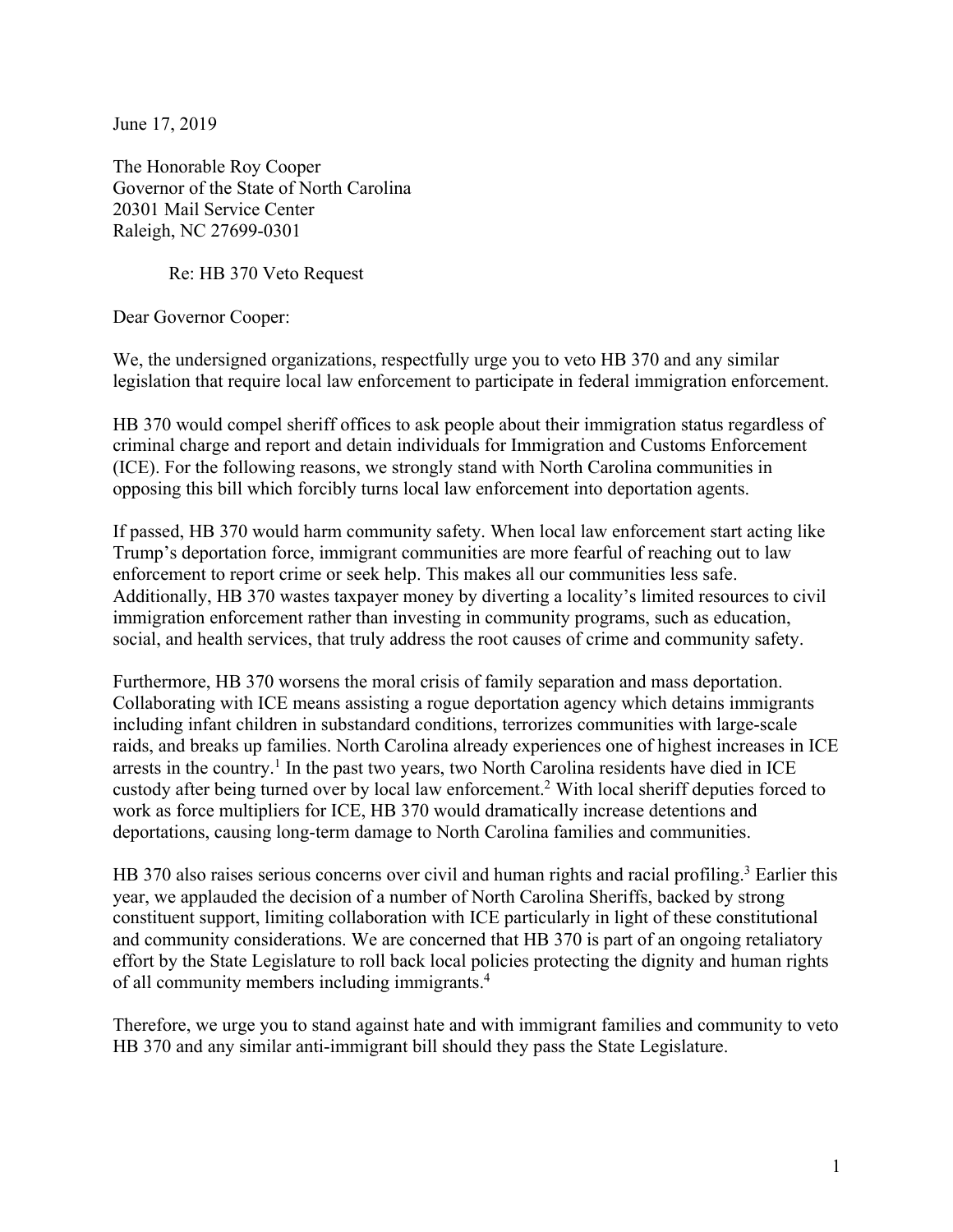Sincerely,

## **National Organizations**

Advancing Justice - Asian Law Caucus Alianza Americas American-Arab Anti-Discrimination Committee American Civil Liberties Union (ACLU) America's Voice Bend the Arc: Jewish Action Center for Constitutional Rights (CCR) Church World Service (CWS) Color Of Change Columbia Law School Immigrants' Rights Clinic CREDO Action Detention Watch Network Disciples Refugee & Immigration Ministries Faith in Action Freedom for Immigrants Hispanic Association of Colleges and Universities Hispanic Federation Hispanics in Philanthropy Immigrant Defense Project (IDP) Immigrant Legal Resource Center (ILRC) International Association of Bridge, Structural Ornamental and Reinforcing Iron Workers Jobs With Justice Education Fund Justice Strategies Latino Commission on AIDS LatinoJustice PRLDEF Mi Familia Vota Mijente MomsRising National Conference of Puerto Rican Women, Inc. National Association of Hispanic Federal Executives National Day Laborer Organizing Network (NDLON) National Domestic Workers Alliance (NDWA) National Employment Law Project National Hispanic Medical Association Hispanic National Bar Association National Immigration Law Center National Immigration Project of the National Lawyers Guild (NIPNLG) National Immigrant Justice Center (NIJC) National Latinx Psychological Association People's Action Southeast Asia Resource Action Center (SEARAC) UnidosUS United We Dream (UWD)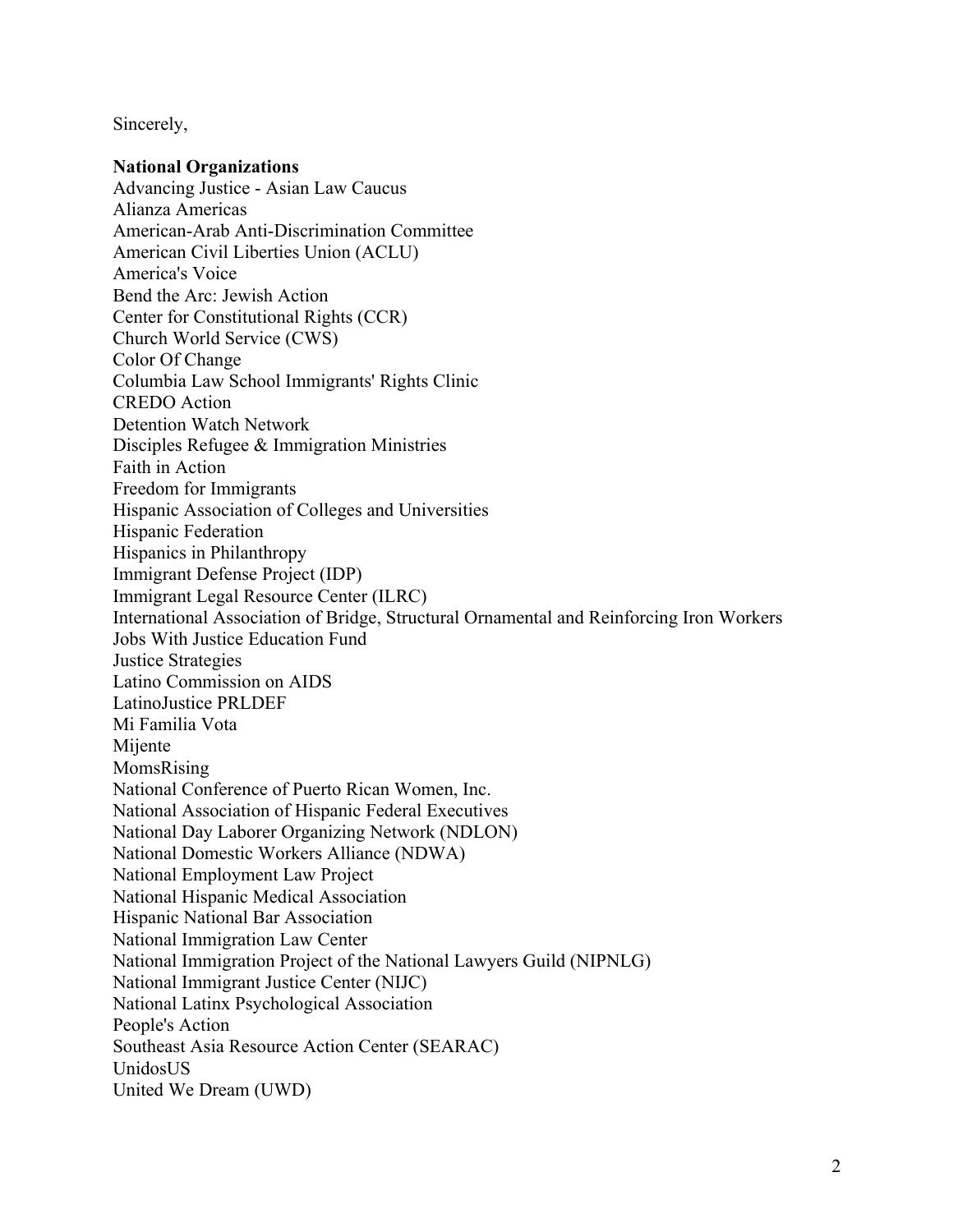United States Hispanic Leadership Institute Veterans for American Ideals Voto Latino

## **Regional and State Organizations**

Allies of Knoxville's Immigrant Neighbors, *KY* Adelante Alabama Worker Center, *AL*  Asian Americans Advancing Justice - *Atlanta, GA* Catholic Charities of Raleigh, *NC*  Carolina Jews for Justice, *Durham, NC* Charlotte Women's March, *Charlotte, NC* Compañeros Inmigrantes de las Montañas en Accion, *Asheville, NC* Comunidades Unidas en una Voz, *Memphis, TN* Deportation Defense Legal Network, *KS* Durham for All Action, *Durham, NC* Florida Immigration Coalition, *FL* Friends of Broward Detainees, *FL* Georgia Latino Alliance for Human Rights, *GA*  Hispanic Liaison, *Siler City, NC* Mercy Associates, *Pineville, NC* Mi Casa Community Services, *Winston-Salem, NC* Mi Maletin, *Durham, NC* New Mexico Immigrant Law Center, *NM* North Alabama Hispanic Coalition, Russellville, AL North Carolina State American Federation of Labor and Congress of Industrial Organizations (AFL-CIO), *NC* Pennsylvania Immigration and Citizenship Coalition, *PA* Sisters of Mercy, *Belmont, NC* Southeast Immigrant Rights Network, *Southeast region* Student Action with Farmworkers, *Durham, NC*

 $\overline{a}$ 

WeCount!, *Homestead, FL*

<sup>&</sup>lt;sup>1</sup> Muzaffar Chishti and Jessica Bolter, "The Trump Administration at Six Months: A Sea Change in Immigration Enforcement," Migration Policy Institute, July 19, 2017 (documenting a 460% increase in ICE apprehensions across Georgia and the Carolinas); Jen Tota McGivney, "After ICE Raids, Charlotte's Immigrant Community Hides in Fear," Charlotte Weekly, April 15, 2019.

<sup>2</sup> Macon Adkinson, "A Raleigh Man Died of an Apparent Suicide While in Solitary Confinement at a For-Profit Immigration Prison in Georgia" Indyweek, Jul. 13, 2018; Jeremy Redmon, "ICE detainee who hanged himself had history of mental health problems," AJC, July 11, 2017.

<sup>&</sup>lt;sup>3</sup> Chantal Da Silva, "Black American Arrested by ICE, Told He'd Be Sent to 'Jamaican Prison,' but Everything Was 'Gonna Be Alright'," Newsweek, Dec. 4, 2018; David Bier, "U.S. Citizens Targeted by Immigration and Customs Enforcement in Texas," Cato Institute, Aug. 29, 2018; ILRC, "Legal Issues with Immigration Detainers" Nov. 2016; Gardner, Trevor George and Kohli, Aarti, The C.A.P. Effect: Racial Profiling in the ICE Criminal Alien Program, The Chief Justice Earl Warren Inst. on Race, Ethnicity & Diversity, September 2009. Available at SSRN: https://ssrn.com/abstract=3168885